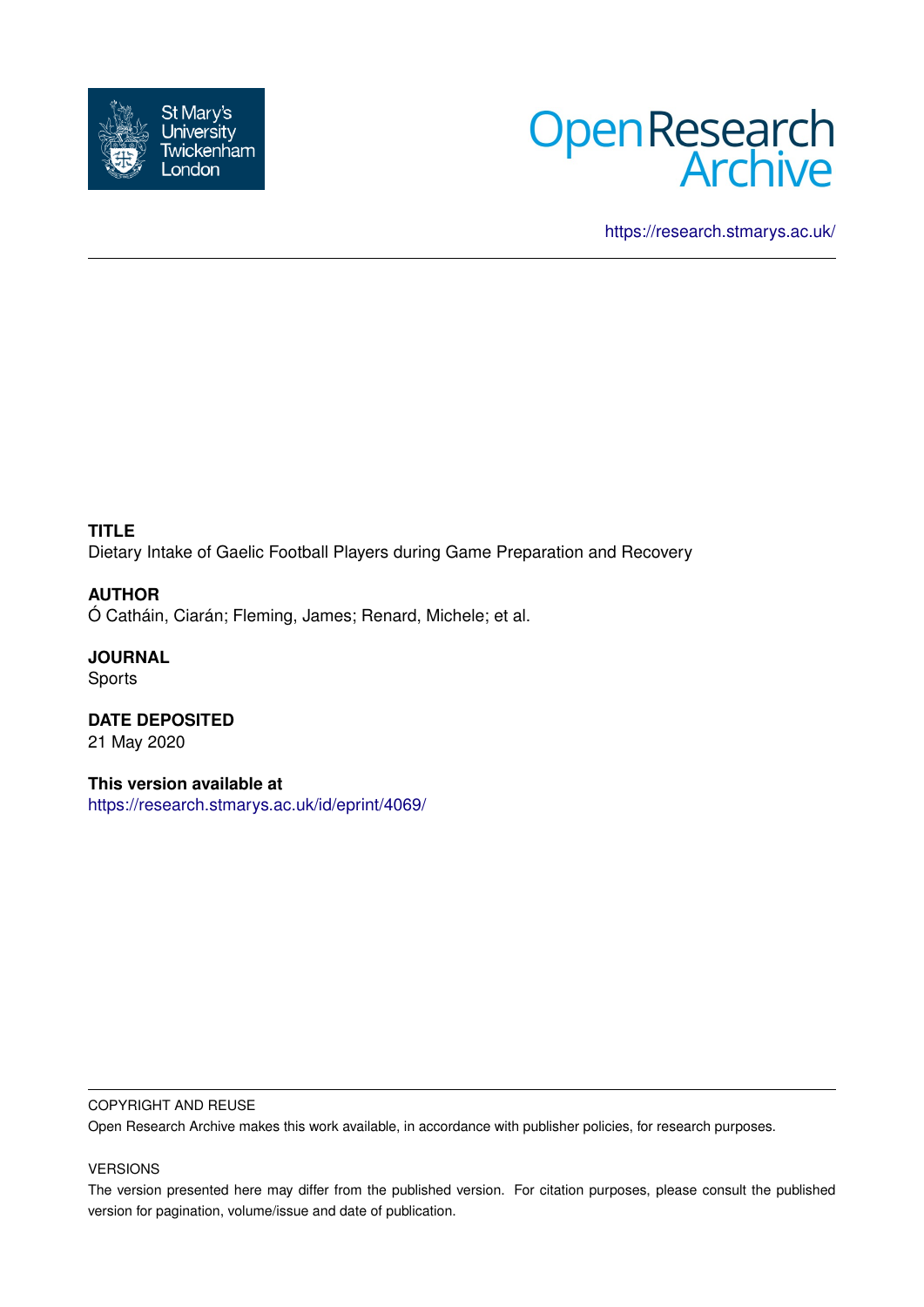

*Article* 



# **Dietary Intake of Gaelic Football Players during Game Preparation and Recovery**

# **Ciarán Ó Catháin 1,\*, James Fleming 2, Michele Renard 1 and David Kelly 1**

- <sup>1</sup> Department of Sport and Health Sciences; Athlone Institute of Technology, Athlone 237004, Ireland; m.renard@research.ait.ie (M.R.); davidkelly@ait.ie (D.K.)
- <sup>2</sup> School of Sport Health and Applied Sciences, St Mary's University, Twickenham TW1 4SX, UK; James.Fleming@stmarys.ac.uk
- **\*** Correspondence: ciaranocathain@ait.ie

Received: 26 March 2020; Accepted: 13 May 2020; Published: 15 May 2020

**Abstract:** It is well established that dietary intake can influence performance and modulate recovery in field-based invasion team sports such as soccer and rugby. However, very limited research currently exists examining dietary intake of Gaelic football players. This research aimed to examine the dietary intake of Gaelic football players 2 days prior to competition, on game day, and for 2 days post-competition. A five-day paper-based food diary was completed by 45 players (25 elite and 20 sub-elite). Preliminary inspection of diaries eliminated 11 participants, and analysis of Goldberg cut-offs identified 1 player as an under-reporter, leaving 33 players in the final analysis. Playing level had no effect on energy, carbohydrate, or fat intake. Average intake of energy was 2938 ± 618 kcal.day<sup>-1</sup>, carbohydrate was  $3.7 \pm 1.42$  g.kgbm<sup>-1</sup>.day<sup>-1</sup>, and fat was  $1.34 \pm 0.61$  g.kgbm<sup>-1</sup>.day<sup>-1</sup>. However, elite players consumed 24.1% more protein than sub-elite players (2.2  $\pm$  0.67 vs. 1.8  $\pm$  0.62 g.kgbm−1.day−1). Regardless of playing level, players consumed inadequate amounts of carbohydrate to support optimal performance and recovery and consumed protein and fat in line with general sport nutrition guidelines. Given the unique demands placed on Gaelic football players, it may be necessary to develop nutrition guidelines specific to Gaelic football. Additionally, the design and implementation of Gaelic football-specific education-based interventions may be necessary to address the highlighted nutritional inadequacies.

**Keywords:** Gaelic football; dietary intake; energy expenditure; macronutrients; match-play; game day; recovery

# **1. Introduction**

Gaelic football is an intermittent invasion-based team sport indigenous to Ireland [1,2]. Although categorized as an amateur sport, the high level of competition, physiological characteristics of elite players, and the high volume periodized training, are all reflective of that observed in professional sports [1,3,4]. The popularity of Gaelic football is demonstrated by attendance of up to 80,000 spectators at inter-county games, which are televised live, both nationally and internationally [3]. Games are played on a pitch between 130–145 m in length and 80–90 m in width; approximately 20–40% larger than a soccer pitch [3,5]. Two teams of 15 players compete against each other over two 35-min halves at inter-county level (elite) and two thirty minute halves at club level (sub-elite). Similar to other team sports, the goal is to outscore the opposing team [5]. Points are accumulated by scoring a goal (3 points), or by putting the ball over the crossbar between two uprights (1 point) [3].

Gaelic football match-play is characterized by high-intensity bursts separated by periods of moderate and low intensity activity [6]. On average players cover 116 m.min-1, with reports of total distance covered of  $8160 \pm 1482$  m at inter-county level [7], with shorter total distances covered at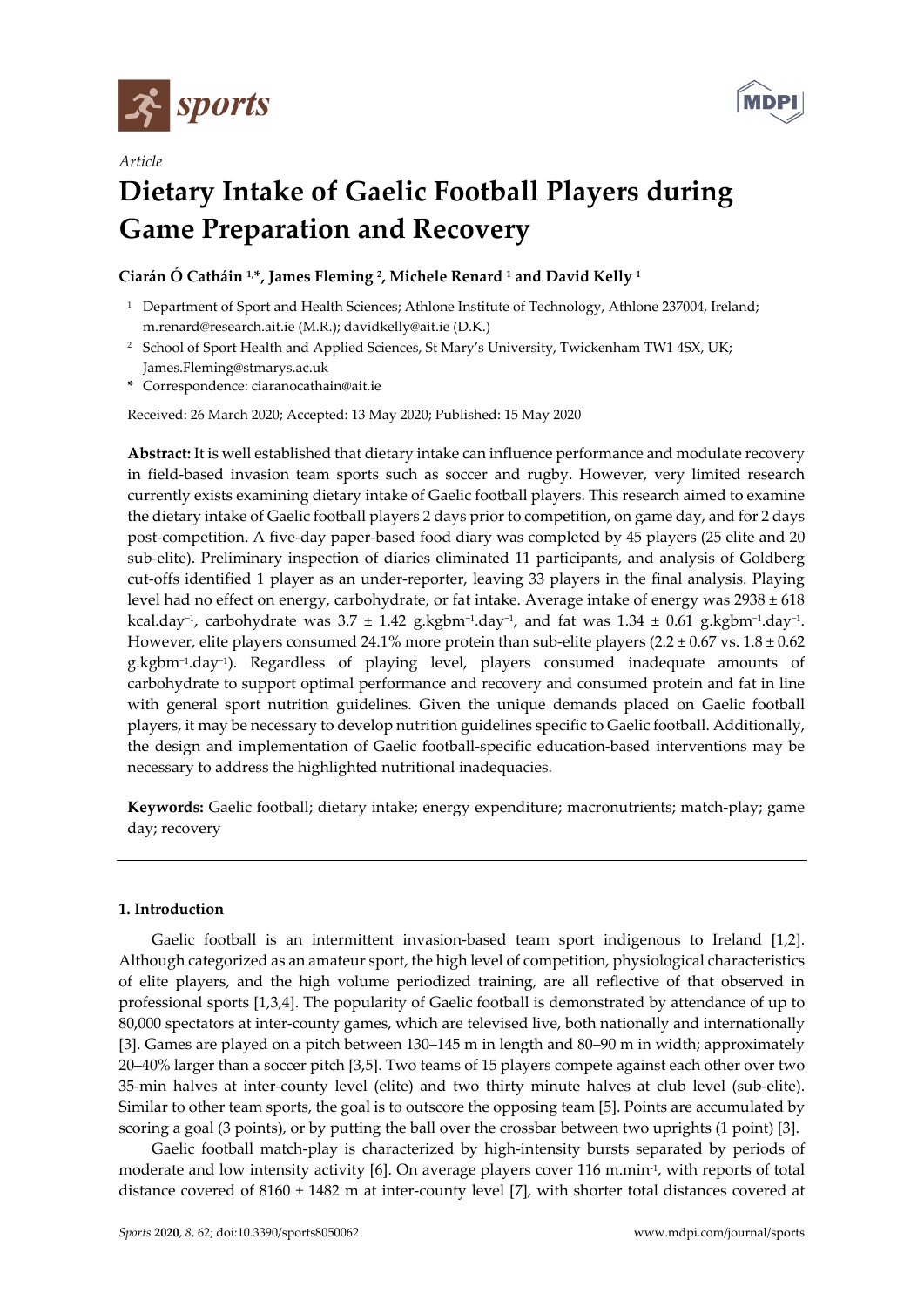senior club level due mainly to the shorter total game time. To provide context, these distances are larger than those displayed by elite rugby players (86 m.min-1) [8], and similar to those displayed in elite soccer players  $(118 \text{ m.min}^{-1})$  [9]. Of this total distance, 66% is covered by walking or jogging, 12% by striding, and 4% by sprinting [10], with the average high-intensity burst lasting for 4–7 s [11]. This intermittent nature of play results in a caloric expenditure of 58–70 kJ.kg-1 body mass per match [12]; with the large variation due to positional differences (midfielders at the high end of the range, full forwards and full backs at the low end, and half backs and half forwards in between) [12]. Therefore, with an average body mass of 84 kg  $(\pm 7)$  observed in elite Gaelic football [5], the typical caloric expenditure per match is approximately 1164–1405 kcal.

To maximize performance, it is necessary that peri-match nutrition intake is reflective of the energy cost of match-play [13]. Currently, research examining nutrition strategies in Gaelic football are severely limited [1,3,14]. However, it has been identified that during periods of training, player's dietary intake does not meet the energy requirements recommended for team sport athletes [15]. During pre-season, inter-county players consume on average  $3.6 \pm 0.7$  g.kg<sup>-1</sup> per day of carbohydrate [14], which is below the lower end of the recommendation of  $5-10$  g.kg<sup>-1</sup> per day suggested for optimal recovery and performance [13,14,16]. Furthermore, research demonstrates that this low carbohydrate intake remains stable throughout the week, despite large variations in training load intensity (Pitch vs. Gym vs. Rest) [14], and is similar to patterns observed in professional rugby league players [17]. Consequences of a chronically low carbohydrate intake range from a reduced capacity to use carbohydrate as a fuel, to increased muscle breakdown and reduced immune function [18], all which have negative performance and health related implications. This low carbohydrate intake appears to coincide with protein and fat intake in excess of recommendations, with players averaging 2.1  $\pm$  0.5 g.kg<sup>-1</sup> of protein per day, and 37.5  $\pm$  3.6% of total daily energy intake of fat per day, during pre-season [14]. Although only marginally above recommendations (1.2–2 g.kg-1 per day protein, and 20%–35% total energy intake fat) [19], higher protein and fat intake has been shown to negatively influence total carbohydrate intake in professional soccer players [20].

A similar pattern has been observed in preparation for Gaelic football match-play, where players do not consume sufficient carbohydrate on the day prior to matches (by up to 61%) when compared to guidelines (7–10 g.kg-1), and in similar fashion to pre-season, players consume excessive fat and protein, possibly having a limiting effect on carbohydrate consumption [1]. Therefore, it appears that nutrition strategies during training and prior to competition do not prepare players to compete optimally. To date, there is currently no research examining the dietary practice of Gaelic footballers during the recovery period after competitive match-play or comparing dietary intake between playing levels around competition. Previous research has demonstrated differences in dietary intake between elite and sub-elite Australian football players and soccer players [21]. With this in mind, the development of different education strategies specific to playing level may be required, and warrants investigation in Gaelic football.

Therefore, the aim of this research was to examine the energy and macronutrient intake of Gaelic footballers for 2 days prior to competition, on game day, and for 2 days post-competition. This will be used to identify if players meet current dietary recommendations to optimize performance and recovery, and to examine if dietary intake changes during these 5 days. Secondly, this study aimed to examine if playing level influences dietary intake by comparing dietary intake of inter-county (elite) players against senior club (sub-elite) players.

## **2. Materials and Methods**

#### *2.1. Participants and Study Design*

Forty-five male Gaelic football players (mean age:  $24.8 \pm 4.6$  years; mean height:  $1.81 \pm 0.05$  m; mean body mass:  $82.3 \pm 7.1$  kg) between the ages of 18–30 years were recruited. This included 25 intercounty players (elite) and 20 senior club players (sub-elite). All participants were older than 18 years of age, on a senior club panel or inter-county panel, and at the time of data collection were injury, illness, and suspension free, and thus available for selection for competitive match-play [1]. All data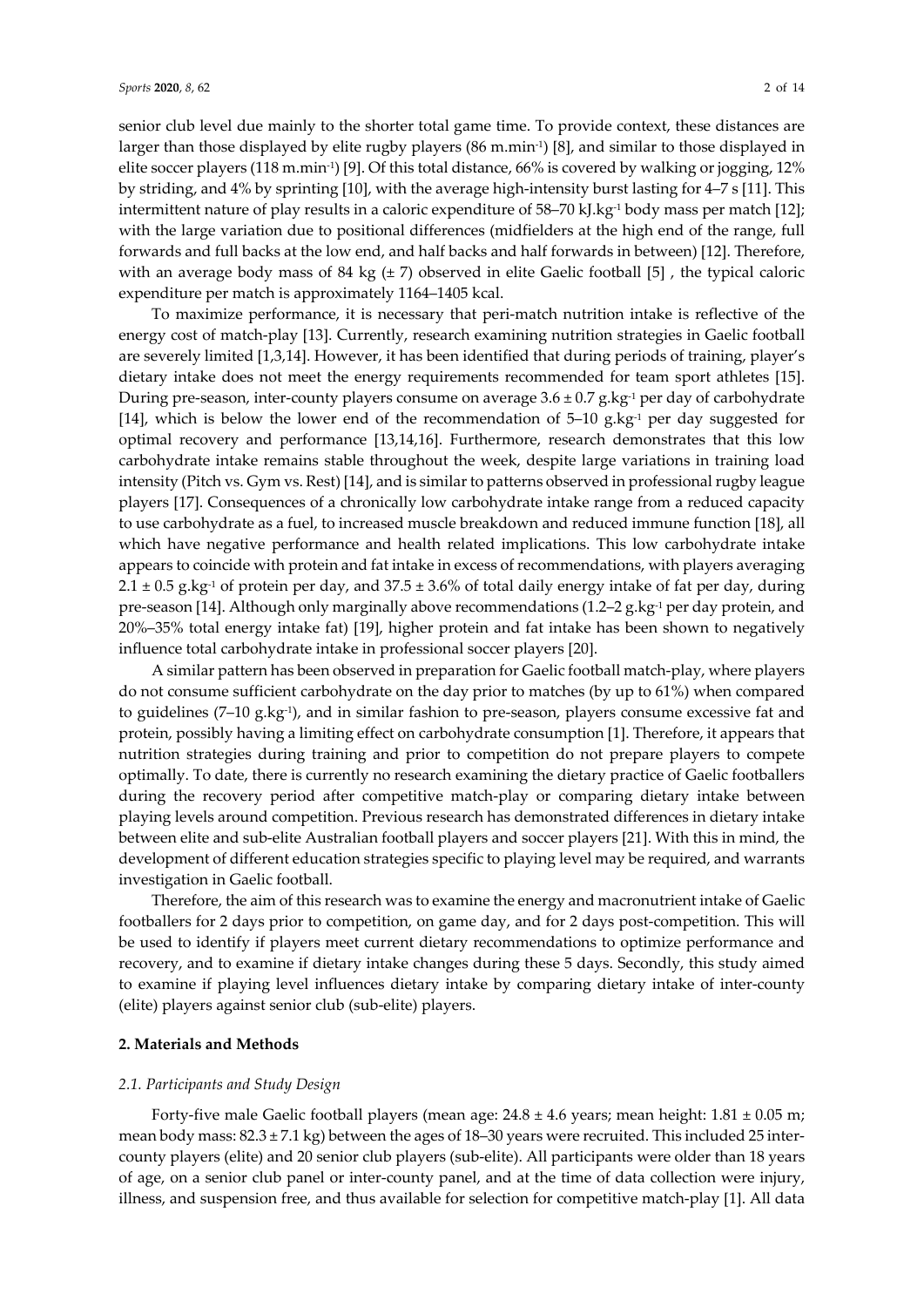collection was completed in accordance with the declaration of Helsinki and the ethics review board at St. Mary's University, London, granted ethical approval.

All participants were required to complete a 5-day food diary. This included recording of food intake for 5 consecutive days; 2 days prior to game day, game day, and two days' post-game day. For all participants the first and fifth days were training days, with the second day and fourth day acting as rest days to prepare and recover for/from game day, respectively (Table 1). All data was collected around early season competitive league games. Height and weight of each participant was recorded on the first and last day of data collection, with average values reported.

| <b>Food Diary Day</b> | Data Label | Description                          |
|-----------------------|------------|--------------------------------------|
| Day 1                 | Training 1 | <b>Light Intensity Pitch Session</b> |
| Day 2                 | Pre-game   | Rest                                 |
| Day 3                 | Game day   | Mid-Afternoon Game                   |
| Day 4                 | Post-game  | Rest                                 |
| Day 5                 | Training 2 | Medium-Intensity Pitch Session       |

**Table 1.** Description of data collection days.

Note: Data labels are used to reference days 1–5 throughout document.

## *2.2. Anthropometrics*

Weight was measured using an electronic digital scale (Seca, Hamburg, Germany) and recorded to the nearest 0.1 kg. Participants were weighed without shoes and in undergarments. Height was recorded to the nearest centimeter (0.01 m) and measured using a stadiometer (Seca, Hamburg, Germany), without shoes and with the head positioned in the Frankfurt plane position [22].

## *2.3. Dietary Records*

As used in previous studies, dietary intake was assessed using paper-based food diaries [1,14]. For this purpose, all players completed a 5-day EPIC (European Prospective Investigation of Cancer) food diary[23]. When compared to a 16-day weighed record, the EPIC food diary displayed no significant difference for reporting macronutrients [23]. Food Diary collection periods typically range from 3–7 days, and present a paradigm where a greater number of days' increases accuracy, however decreases compliance and increases risk of altering habitual eating behaviors [24]; thus 5 days was selected in an attempt to balance these factors. Each EPIC food diary contains four pages of space where participants record all food and drink consumed across 7 meal options (before breakfast, breakfast, between breakfast and lunch, lunch, between lunch and dinner, dinner, and after dinner) [23,25]. Players were instructed to weigh and record all food and drink prior to consumption and after consumption in order to determine actual food/drink consumed [26], where possible. In scenarios where a scale was not available players were instructed to use household measures (such as tablespoon or cups), to refer to the 17 pictures at the start of the EPIC diary that depict commonly used foods along with portion sizes [23,25], or to record weights from packaging [27]. Participants were requested to note the time of consumption, the type of food/drink, the brand, and the ingredients included in homemade recipes, and the method of cooking [1]. Participants were advised to record intake as close to the time point of consumption as possible to reduce recall error. In conjunction with space for meals, each day of data entry in the EPIC diary includes a checklist of commonly forgotten foods and the last pages of the diary includes a questionnaire that assesses types of milk, bread, oils, spreads, as well as brands, in order to aid data entry in cases where players did not include enough detail in their diary [27].

In an attempt to increase adherence, regular messages of encouragement were sent to both individuals and via WhatsApp groups throughout the data collection period [28]. After data collection, each player completed an interview with the primary researcher in order to review unclear descriptions or omissions [14]. Participants who submitted an incomplete or unsatisfactory EPIC food diary were not included in the analysis. All data from the food diaries was assessed using Nutritics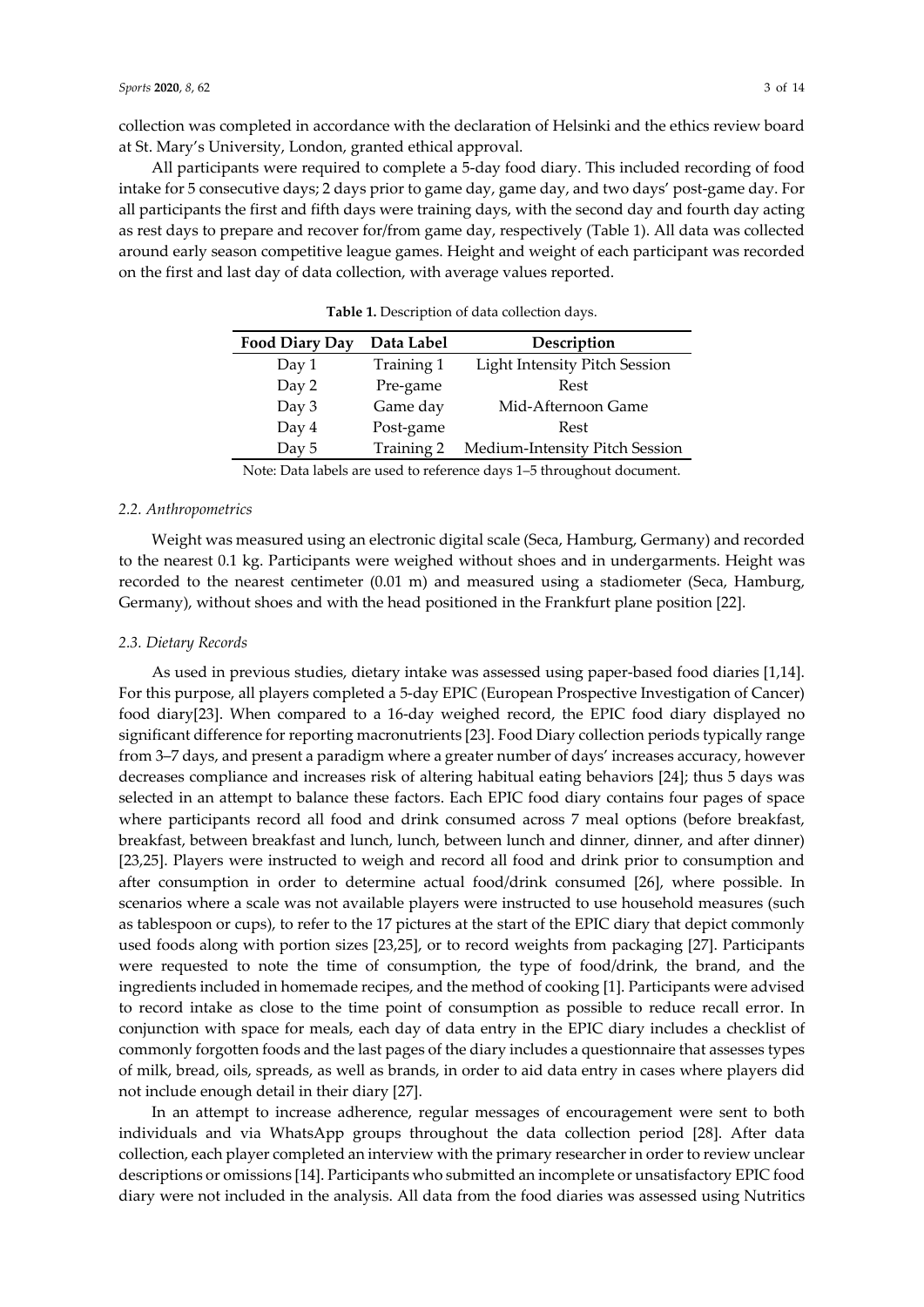dietary analyses software (v5.099, Nutritics, Dublin, Ireland). Dependent variables are reported relative to body mass and include energy, macronutrient, and alcohol intake. Data was extracted for each day of data collection for energy and macronutrients, and game day only for alcohol. Furthermore, game day intake was separated into pre-game intake and post-game intake to assess game preparation and recovery strategies. Pre-game intake included all dietary intake before kickoff on game day, and post-game intake included everything after the final whistle on game day.

The ratio of energy intake to basal metabolic rate (EI:BMR) was calculated at an individual level in order to assess the validity of collected dietary intake data [29,30]. To do this, mean energy intake was calculated from the 5-day food diaries of each participant and the Harris–Benedict equation was used to estimate BMR [31]. This is the recommended equation for calculation of BMR in athletic populations when lean body mass is unknown [32], and has been used in similar research for the same purpose [1]. A physical activity level of 1.66 was used to determine the level of agreement, based on assessment of activity across the 5-day period. Finally, lower and upper confidence intervals (95%) were calculated using the equations provided by Black [29]. Participants with EI: BMR ratios below or above these 95% confidence intervals were deemed as under- and over-reporters respectively, and were excluded from the analysis.

#### *2.4. Statistical Analysis*

All parametric data is reported as means with standard deviations. Statistical analysis was completed using IBM SPSS statistical software (v23.0 for windows, IBM corporation, Armonk, NY, USA). Normality of data was assessed using the Shapiro–Wilks test, with  $p > 0.05$  used as the threshold for determination of normal distribution. Independent sample t-tests were completed to compare height, weight, age, and BMR between playing levels (inter-county vs. senior club). Multiple 2 × 5 (playing level × day) between–within repeated measure ANOVAs were used to examine the change in dependent variables (energy, carbohydrate, protein, and fat intake) across the 5 days (within effect: training 1, pre-game day, game day, post-game day, and training 2) of recorded dietary intake and to examine the effect of playing level (between effect: inter-county vs. senior club). Similarly, multiple 2 × 2 (playing level × game-day macronutrient timing) between–within repeated measure ANOVAS were used to compare energy and macronutrient intake before the game and after the game (within effect) and to compare differences between playing levels (between effect) on game day data. Assumptions of sphericity and homogeneity of variance were assessed using Mauchly's and Levene's test, respectively. For each, an alpha level of  $p < 0.05$  determined a violation of the assumption. Finally, a Mann–Whitney U test was used to compare alcohol intake between playing levels on game day.

### **3. Results**

### *3.1. Participant Characteristics and Mean Dietary Intake*

Participant characteristics and comparison of mean macronutrient intake relative to sports nutrition recommendations can be observed in Table 2 and Table 3, respectively. Preliminary inspection eliminated 11 participants due to incomplete food diaries. Subsequent analysis of Goldberg cut-offs identified 1 player as an under-reporter, 33 acceptable reporters, and no overreporters, thus leaving a sample of 33 players for the remaining dietary intake analysis. A Shapiro– Wilks test determined that all data was normally distributed ( $p > 0.05$ ), apart from alcohol intake on game day ( $p > 0.05$ ). Furthermore, assumptions of homogeneity of variance and sphericity were met for all ANOVA's completed (p > 0.05). Independent sample t-tests indicated no significant difference between playing levels for height (p = 0.59), weight (p = 0.64), age (p = 0.27), and BMR (p = 0.45). A Mann–Whitney U test identified no significant difference for alcohol intake between playing levels on game day (U = 181, z = 1.91, p = 0.084). Mean Intake for the entire sample was  $0.46 \pm 0.83$  g.kg<sup>-1</sup>, with 18 out of the 33 players not consuming alcohol. Of the 15 that did consume alcohol, mean intake was  $1.16 \pm 0.98$  g.kg<sup>-1</sup>.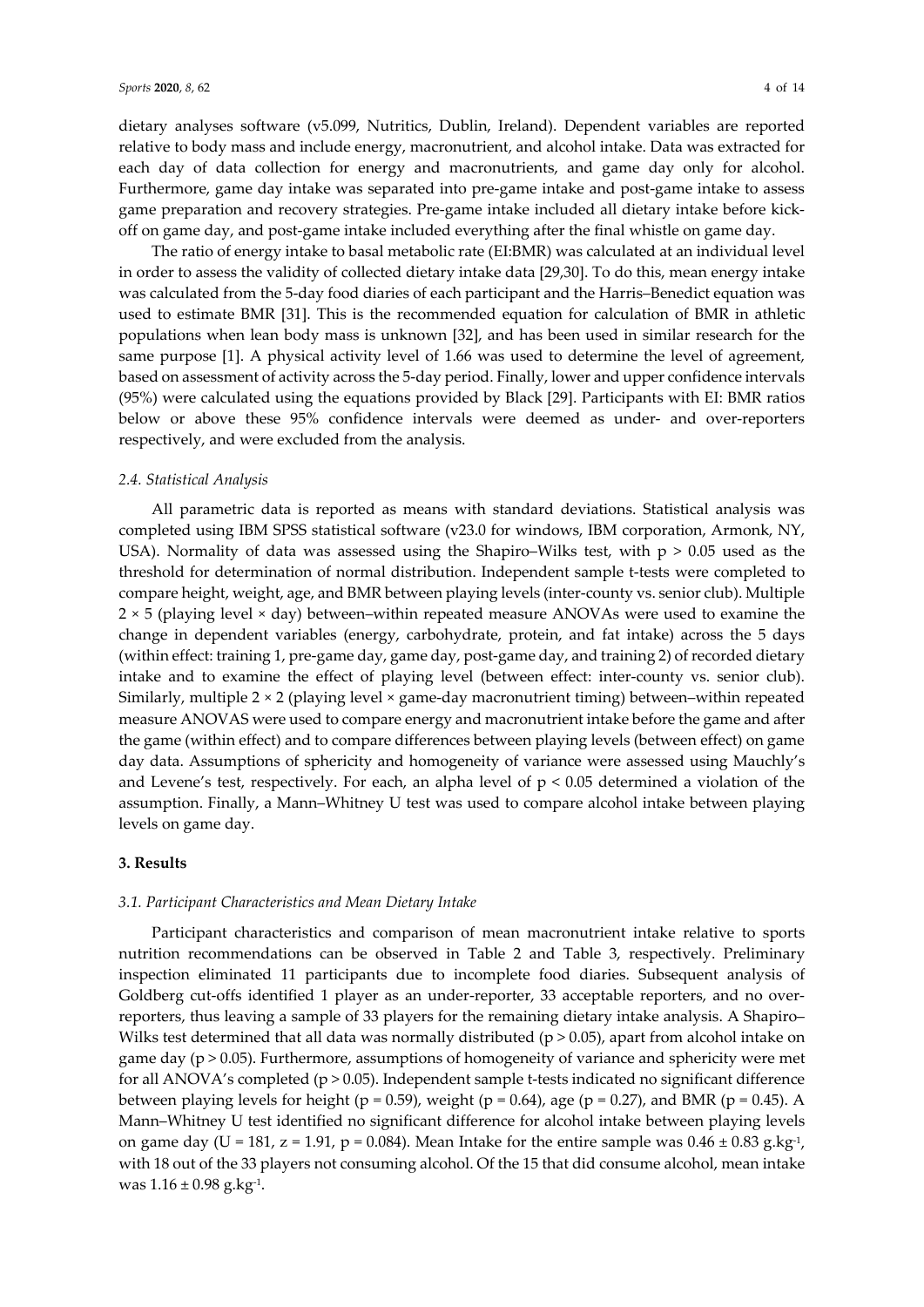|                        | <b>Inter-County</b> | <b>Senior Club</b> | Total           |  |  |
|------------------------|---------------------|--------------------|-----------------|--|--|
| <b>Characteristics</b> | $(n=19)$            | $(n=14)$           | $(n=33)$        |  |  |
| Height (m)             | $1.80 \pm 0.05$     | $1.81 \pm 0.05$    | $1.81 \pm 0.05$ |  |  |
| Mass (kg)              | $82.9 \pm 6.5$      | $81.5 \pm 8$       | $82.3 \pm 7.1$  |  |  |
| Age (Years)            | $24 \pm 3.8$        | $25.9 \pm 5.9$     | $24.8 \pm 4.9$  |  |  |

| Table 2. Participant Characteristics. |  |
|---------------------------------------|--|
|---------------------------------------|--|

Note: All Values are reported as means ± standard deviations. BMI = Body Mass Index; BMR = Basal Metabolic Rate; EI= Energy Intake.

BMI 25.5 ± 1.6 24.8 ± 2.6 25.2 ± 2.1 BMR (kcal)  $1947 \pm 102$   $1919 \pm 103$   $1935 \pm 102$ Mean EI  $3038 \pm 726$   $2802 \pm 421$   $2938 \pm 618$ EI: BMR  $1.6 \pm 0.4$   $1.5 \pm 0.2$   $1.5 \pm 0.3$ 

**Table 3.** Mean Daily Macronutrient Intake in comparison to Sports Nutrition Recommendations.

| Macronutrient |                       | <b>Dietary</b><br>Intake | <b>Sports Nutrition Recommendations</b>    |  |
|---------------|-----------------------|--------------------------|--------------------------------------------|--|
| Carbohydrate  | g.kg-1 Body Mass      | $3.7 \pm 1.4$            |                                            |  |
|               | % Total Energy Intake | $41.3 \pm 1.7$           | 5–10 g.kg $\frac{1}{2}$ per day            |  |
| Protein       | g.kg-1 Body Mass      | $2.0 \pm 0.7$            | 1.2–2 $g$ .kg $\cdot$ <sup>1</sup> per day |  |
|               | % Total Energy Intake | $22.6 \pm 1.4$           |                                            |  |
| Fat           | g.kg-1 Body Mass      | $1.3 \pm 0.6$            | 20-35% Total Energy Intake                 |  |
|               | % Total Energy Intake | $33.4 \pm 4.2$           |                                            |  |

Note: Percentages do not total to 100%, as alcohol intake was not included. Recommendations based on those previously presented [13,19]. All Values are reported for the full sample (inter-county + senior club) and are reported as means ± standard deviations.

#### *3.2. Dietary Intake: Comparison of Days and Playing Level*

Multiple  $2 \times 5$  (playing level  $\times$  day) between–within repeated measures ANOVA's identified no significant interaction effect between playing level (Inter-County vs. Senior club) and day (training 1, pre-game, game day, post-game, and training 2) for daily, energy intake ( $p = 0.47$ , partial eta squared = 0.03), carbohydrate intake (p = 0.53, partial eta squared = 0.03), protein intake (p = 0.26, partial eta squared = 0.01), and fat intake ( $p = 0.63$ , partial eta squared = 0.02) (Figures 1–3). Similarly, no significant main effects were observed for playing level for daily, energy intake ( $p = 0.40$ , partial eta squared = 0.02), carbohydrate intake (p = 0.18, partial eta squared = 0.06), and fat intake (p = 0.82, partial eta squared = 0.002). However, a significant main effect for playing level was identified for daily protein intake ( $p < 0.05$ , partial eta squared = 0.21), with inter-county players consuming on average 24.1% per day more than senior club players (Figure 3).

Daily energy intake demonstrated a significant main effect for day (training 1, pre-game, game day, post-game, and training 2), ( $p < 0.001$ , partial eta squared = 0.17), with post hoc pairwise comparisons indicating a significant difference between game day and training  $2$  ( $p < 0.05$ , game day > training 2 by 29.5%) (Figure 1).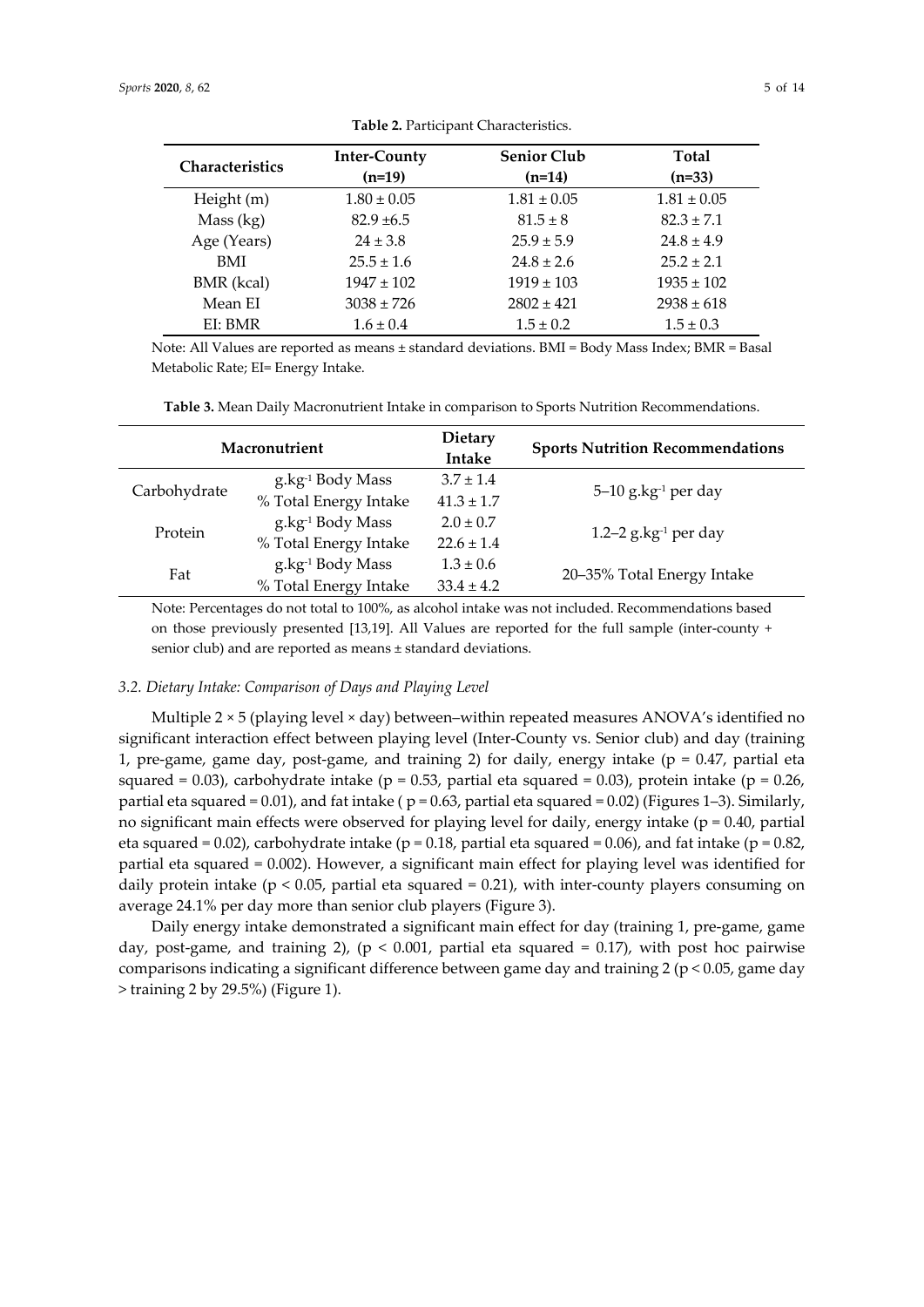

**Figure 1.** Between group (playing level: inter-county ( $n = 19$ ) vs. senior club ( $n = 14$ )) and within group (comparison of days) analysis for total energy intake. \* Indicates a significant main effect of time (p < 0.05) between Game day and Training2. Values are displayed as means with standard deviations.

There was a significant main effect for day when assessing daily carbohydrate intake ( $p < 0.05$ , partial eta squared = 0.13), with post-hoc pairwise comparisons indicating that players consumed more carbohydrate on training 1 than training 2 by 20.6% (p < 0.05), and on game day than training 2 by 29.4% (p < 0.05) (Figure 2). In conjunction with the playing level differences described above, the ANOVA analysis also demonstrated a significant main effect for day when assessing daily protein intake ( $p < 0.05$ , partial eta squared = 0.10), with pairwise comparisons indicating that protein intake was greater on pre-game day than post-game day by 16.7% (p < 0.05) (Figure 3). In comparison to the other macronutrients, the ANOVA analysis demonstrated no significant main effect for day when assessing daily fat intake ( $p = 0.13$ , partial eta squared = 0.06).



**Figure 2.** Between group (playing level: inter-county ( $n = 19$ ) vs. senior club ( $n = 14$ )) and within group (comparison of days) analysis for relative carbohydrate intake. † Indicates a significant main effect of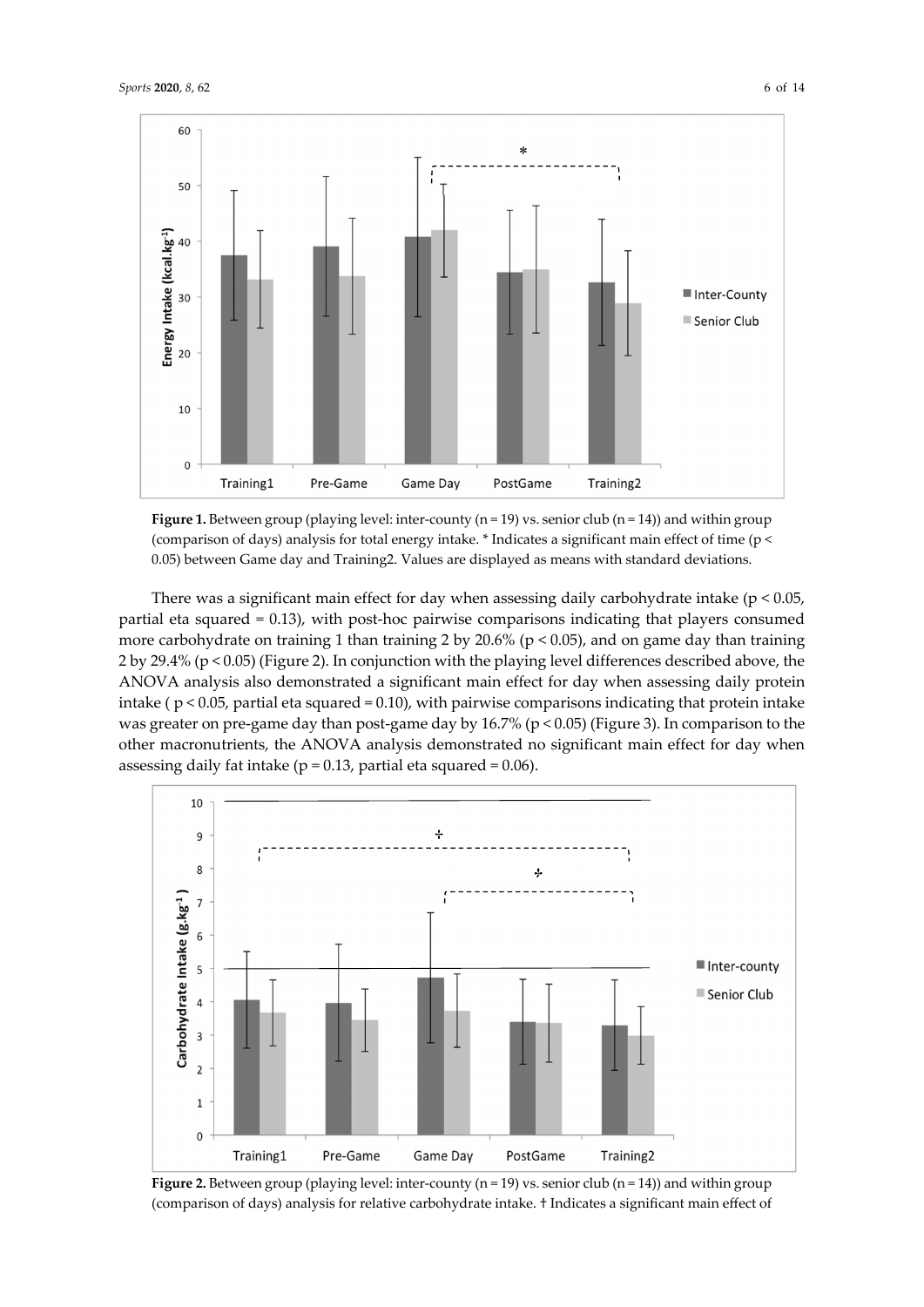time (p < 0.05) between Training 1 and Training 2, and Game Day and Training 2. Values are displayed as means with standard deviations. Area between the solid lines represent the sports nutrition guidelines.



**Figure 3.** Between group (playing level: inter-county ( $n = 19$ ) vs. senior club ( $n = 14$ )) and within group (comparison of days) analysis for relative protein intake. \* Indicates a significant main effect of time between pre-game and post-game. † indicates a significant main effect of playing level. Values are displayed as means with standard deviations.

## *3.3. Comarison of pre-game Intake and Post-Game Intake on Game Day*

Multiple 2×2 (Playing Level \* Macronutrient game-day timing) between–within repeated measures ANOVA's indicated no significant interaction effects between playing level and timing of game-day macronutrient intake (pre-game vs. post-game) for carbohydrate ( $p = 0.81$ , partial eta squared = 0.002), protein ( $p = 0.26$ , partial eta squared = 0.04), and fat intake ( $p = 0.13$ , partial eta squared = 0.07). Similarly, there were no significant main effects for playing level or macronutrient timing on game day for carbohydrate (Playing level: p = 0.13, partial eta squared = 0.01; Timing:, p = 0.16, partial eta squared = 0.06) (Figure 4, protein (Playing level :p = 0.06, partial eta squared = 0.11; Timing: p = 0.08, partial eta squared = 0.09) (Figure 5, or fat intake (Playing level: p = 0.36, partial eta squared =  $0.01$ ; Timing:  $p = 0.10$ , partial eta squared =  $0.03$ ).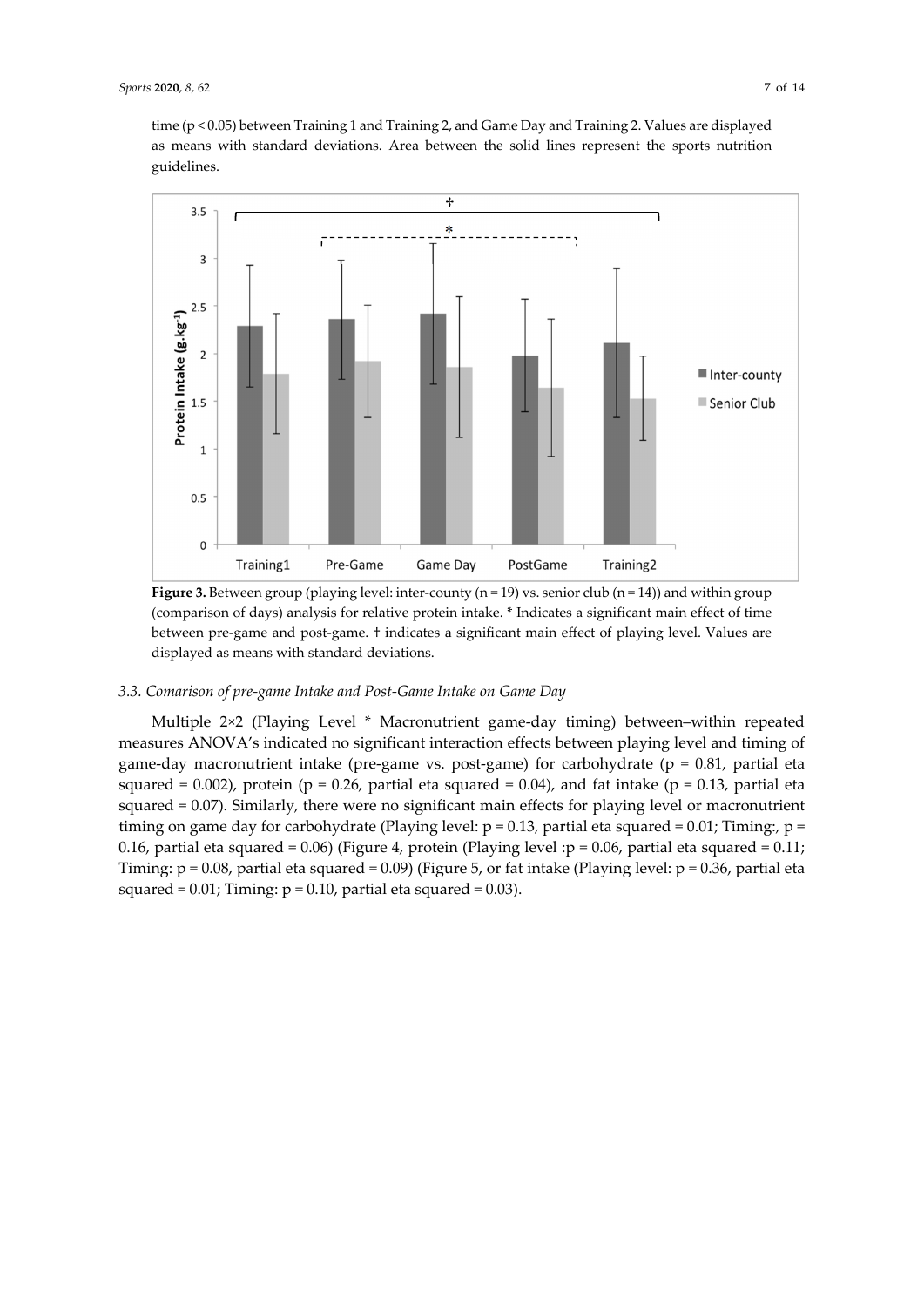

**Figure 4.** Between group (playing level: inter-county  $(n=19)$  vs. senior club  $(n=14)$ ) and within group (Pre-game vs Post-game) analysis for relative carbohydrate intake on Game Day.



**Figure 5.** Between group (playing level: inter-county  $(n = 19)$  vs. senior club  $(n = 14)$ ) and within group (Pre-game vs Post-game) analysis for relative protein intake on Game Day.

### **4. Discussion**

The aim of this study was to examine the dietary intake of Gaelic football players for the 2 days prior to a game, game day, and 2 days post-game in order to assess whether player's intake was in line with current sports nutrition recommendations and if intake varied from day to day. Secondly, this study aimed to assess if intake differed between playing level (inter-county vs. senior club). To the authors knowledge, this is the first study to examine post-game nutrition strategies in Gaelic footballers and to compare the nutrition intake of inter-county and senior club players.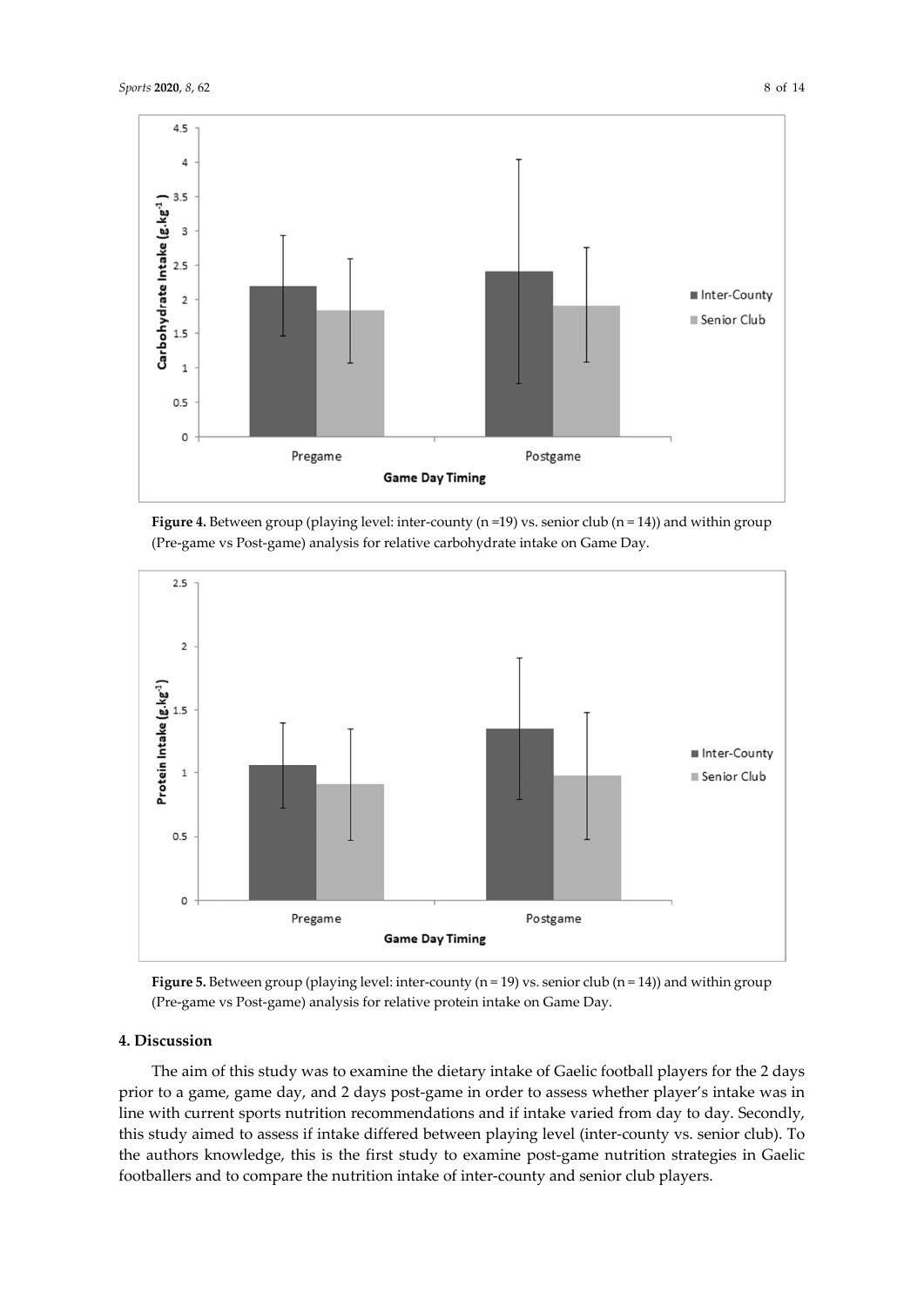Findings indicate that Gaelic football players do not meet sports nutrition guidelines. Although there was some day-to-day variation in dietary intake, the pattern of variation does not appear to be in a manner that reflects purposeful nutritional periodization to optimize game preparation and recovery. Although inter-county players (elite) consumed more protein than senior club players (subelite) by 24%, there was no difference between playing levels for carbohydrate, fat or total energy intake. Mean total energy intake for the 5 days of recorded data was similar to that reported for Gaelic footballers in previous research, as were carbohydrate, fat, and protein intake [1,14,15].

Although players consumed on average 29.5% more calories on game day than on training 2, there was no significant difference between all other days. Examination of data appears to indicate this was largely due to a reduction in intake on training day 2 as opposed to a purposeful effort to consume more on game day. It is well established that players should adjust their energy and macronutrient intake in a periodized fashion to support training and competition demands in a manner that optimizes performance and health [13,14,19]; however this does not appear to be the case. Previous research that reported similar, but slightly higher, energy intakes during pre-season in Gaelic football players (2938 ± 618 kcal vs. 3282 ± 483 kcal), also measured energy expenditure using wearable sensors and identified that players were consistently in an average energy deficit of 460 ± 503 kcal during a period that included rest days, gym sessions, and pitch sessions [14]. Although energy expenditure was not measured in the current study, consideration of the data presented by O'Brien et al [14], in conjunction with previous reports detailing high energy demands of competitive match-play (1164–1405 kcal per game) [12], it is possible that players in the current study did not consume sufficient calories to optimize performance and recovery, potentially due to low relative carbohydrate intake.

With regard to carbohydrate intake, there was no significant difference between playing levels; however players consumed more carbohydrate on training day 1 and game day, than training day 2 by 20.6% and 29.4%, respectively. Players consumed the highest amount of carbohydrate on game day with an average intake of  $4.3 \pm 1.7$  g.kg<sup>-1</sup>, and an average across the 5 days of  $3.7 \pm 1.7$  g.kg<sup>-1</sup>. These values are similar to those previously reported during pre-season [14] and before competitive matchplay [1] in Gaelic football, as well as other team sports such as soccer and rugby [33,34], and fall short of the sports nutrition guidelines of 5–10 g.kg<sup>-1</sup> for training days [14,19], and 7–10 g.kg<sup>-1</sup> on the day prior to competition [13,19]. Intermittent high-intensity team sports, such as Gaelic football, are highly reliant on carbohydrate as a fuel source to optimize and sustain maximal performance [3,35,36]; thus the current study indicates that players are not optimally prepared for competitive match-play. To provide context, previous research indicates that players who consume carbohydrate in line with pre-competition guidelines perform 33% more high-intensity bursts in soccer [37], and cover larger total distances by 30% in ice hockey [38]. Furthermore, ice hockey players exhibit a reduction in total distance skated in the final period (relative to the first) by 14% when carbohydrate intake is low (relative to guidelines), whereas those who consume carbohydrate in line with guidelines demonstrate an increase in distance covered during this period (by 11%) [38]. Similar reductions in total distance covered, and high speed running distance have been previously demonstrated in the latter quarters of game play in Gaelic football [7]. It is, therefore, possible that inadequate carbohydrate intake leading into game day, as demonstrated in the current study and previous research [1], may be a contributing factor to these observed performance decrements.

On game day, guidelines dictate that players should consume  $1-4$  g.kg<sup>-1</sup> of carbohydrate in the 1–4 h prior to match-play [13,19]. In agreement with previous literature [1], players had no problem meeting these guidelines with an average intake of 2 g.kg<sup>-1</sup>, and as previously suggested may point to a misguided perception among teams that increased carbohydrate intake on game day alone is sufficient to maximize performance [1]. Despite this, total carbohydrate intake on game day  $(4.3 \pm 1.7)$  $g.kg<sup>-1</sup>$ ) was below recommendations and may be explained by an intake of 2.2 g.kg<sup>-1</sup> in the period between the end of the game and the end of the day. Optimal post-match nutrition intake is largely dictated by the time frame between two subsequent performances, or between a match and subsequent training sessions, where the activity is carbohydrate dependent [13,16,19]. During the 2 h post-exercise muscle appears to demonstrate an increased ability to store glycogen (by up to 57%)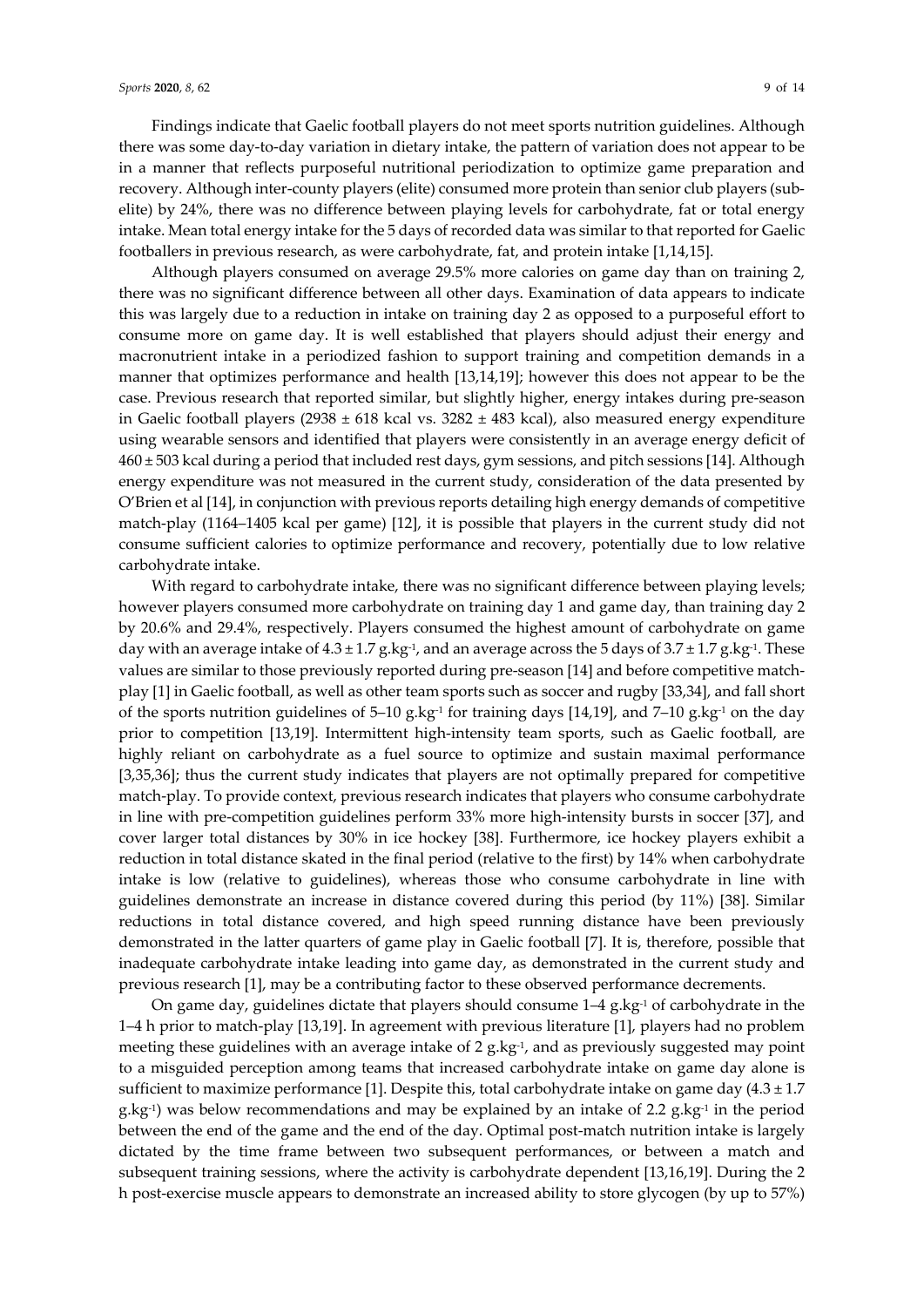[16,39]. Typical rates of glycogen resynthesize thereafter are approximately 5% per hour [19,22]. Therefore, early intake of carbohydrate in the recovery period, of  $1-1.2$  g.kg<sup>-1</sup> per hour for the first  $4-$ 6 h, will maximize the speed of refueling [19,39]. However, if recovery is not time-sensitive, and longer time periods exist between successive matches or a match and a subsequent training session  $(> 24 h)$ , once total carbohydrate intake is sufficient  $(5-10 g.kg<sup>-1</sup>$  per day), it appears athletes can selfselect the timing of intake, without impairing glycogen repletion [16]. To this end, recovery was not time-sensitive in the current sample; however, players failed to meet the recommendations for total daily carbohydrate intake.

In summary, the carbohydrate intake in Gaelic football players observed in preparation and recovery from training and competition in the current study and previous research appears inadequate [1,14]. Long-term, this may lead to chronic low carbohydrate availability, resulting in reduced exercise intensity [40,41], reduced training volume between games and during pre-season [42], increased muscle breakdown [18], decreased immune function [43], and a reduced ability to use carbohydrate as a fuel source [44].

Inter-county (elite) players consumed significantly more protein than senior club players (subelite) by an average of 24.1%, which is in line with previous research demonstrating a similar pattern between playing levels in Australian football [21]. All players appeared to consume more protein on the day before game day (pre-game) than the day after game day (post-game) by 16.7%, with no difference between any of the other days. Average daily protein intake for inter-county players was 2.2 g.kg-1 per day, which is similar to values previously reported during pre-season training (2.1 g.kg-<sup>1</sup> per day) [32] and prior to competition (2.0 g.kg<sup>-1</sup> per day) [1], whereas senior club players consumed an average of  $1.8$  g.kg<sup>-1</sup> per day. This indicates that senior club players fall within the recommended sports nutrition guidelines of  $1.4-2$  g.kg<sup>-1</sup> of protein per day [19,45], with inter-county players consuming slightly more than recommended. Protein intake is essential for recovery, and to support maintenance or increases in muscle mass [19,46], by reducing muscle protein breakdown and promoting muscle protein synthesis [19,46]. In addition, co-ingestion of protein with carbohydrate post-exercise may enhance glycogen repletion [19], due to the positive effect that protein intake has on reducing muscle damage [47,48], as muscle damage may negatively influence glycogen resynthesis [16]. However, over consumption of protein and fat has previously been associated with reduced carbohydrate intake in elite soccer players [20], and may partly account for the inadequate carbohydrate intake observed in inter-county players across all days, and for senior club players on the day before game day. It is suggested that players should consume less protein one day before competition in order to facilitate the higher carbohydrate intake  $(7-10 \text{ g} \text{ kg}^{-1})$  required to optimize glycogen storage [19]; however, average intake on this day was 2.3 g.kg-1 for inter-county players, and 1.9 g.kg-1 for senior club players. It has been suggested that higher protein intakes of up to 2.3 g.kg-1 per day may be required in scenarios where players are attempting to preserve muscle mass while in an energy deficit [49] or during periods of intense and/or high volume training [50]. Therefore, these higher protein intakes may be appropriate during pre-season where body recomposition is a major goal [14] and training load is higher [50]. However, players should adopt a periodized approach where priority shifts from maximizing training adaptation and body composition during pre-season, to optimizing performance during periods of competition [19]. From a nutritional perspective, this may mean reducing protein to favor higher carbohydrate intake during periods of competition. Average fat intake in the current sample was  $33.4 \pm 4.2\%$  of daily energy intake, which is similar to previous investigations [1,14] and on the higher end of the scale for sports nutrition recommendations (20–35% of total daily energy intake) [19]. There was no significant difference between playing levels or between days for fat intake in the current sample. Although within the recommendations, higher levels of fat intake are associated with reduced carbohydrate consumption [20]. In line with previous recommendations, reducing fat intake may allow players to focus on increased carbohydrate intake in order to optimize performance and recovery [1,14,19]. Furthermore, fat intake in close proximity to competition is associated with gastrointestinal discomfort and delayed gastric emptying [51,52], and should be reduced on game day to avoid such issues.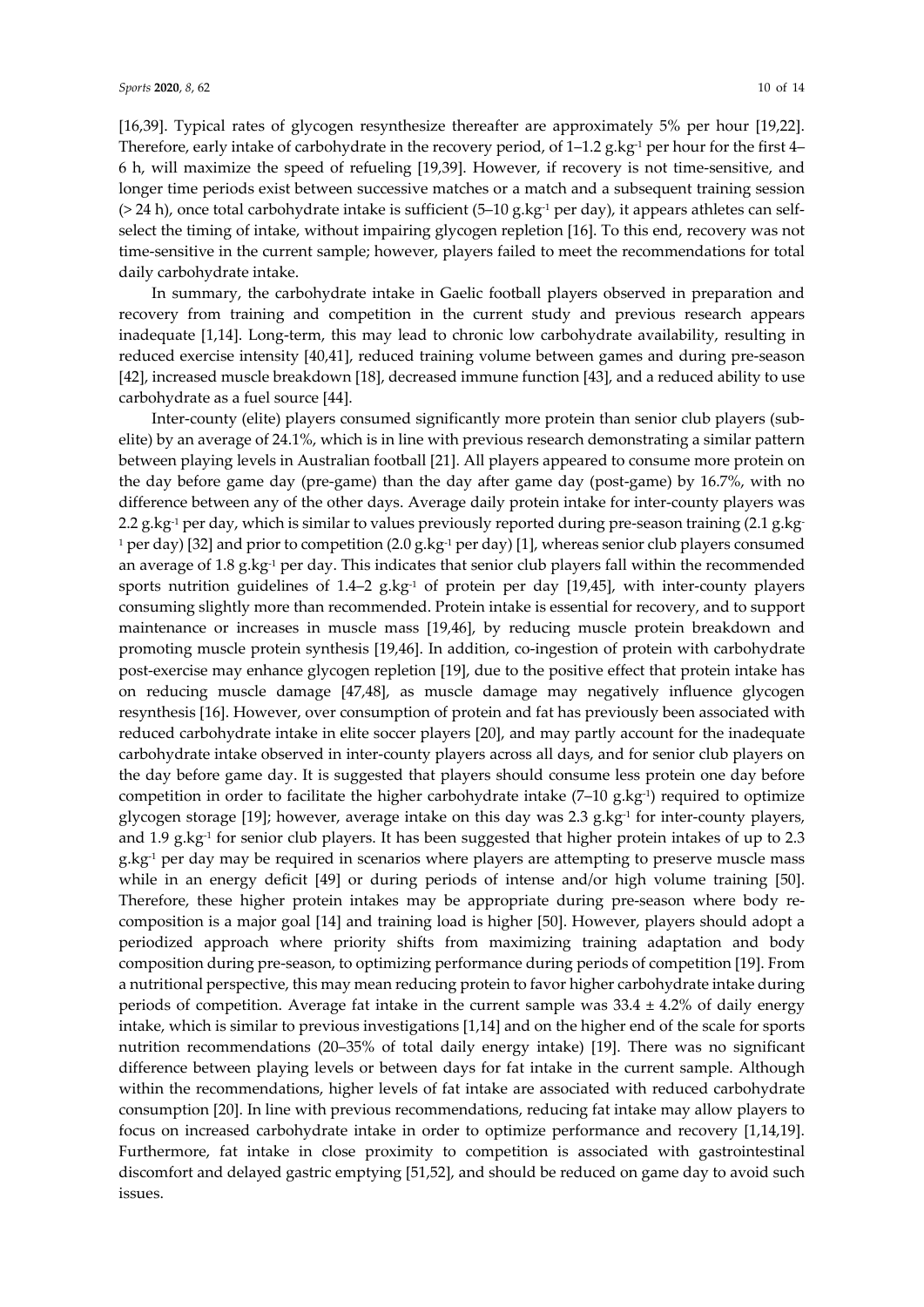There was no significant difference between playing levels for alcohol intake on game day and intake ranged from  $0.0-3.5$  g.kg<sup>-1</sup>, which is in line with previous literature that observed binge drinking of alcohol post-game in Australian football teams [53]. Although not all players consumed alcohol post-game (15/33 players did), acute alcohol intake has been shown to displace carbohydrate intake during and on the day after consumption [54], and may partly explain the reduced intake observed in the current study. Alcohol intake of 1.5 g,  $kg^{-1}$  has been shown to impair carbohydrate and lipid metabolism when consumed after prolonged exercise, with evidence suggesting an impairment in glycogen resynthesis [54]. This may be compensated for with adequate carbohydrate intake [54]; however, this is not the case in the current sample. Furthermore, consumption of 1 g.kg-1 of alcohol has been shown to increase losses in strength associated with muscle damage following eccentric exercise by up to 22% [55]. Finally, habitual alcohol drinkers display an increased injury risk relative to non-drinkers (55% vs. 24%) [56]. Thus, players should be educated on the effects of alcohol and encouraged to reduce intake to optimize performance and recovery.

Although the current study offers an interesting insight into the dietary habits of inter-county and senior club level Gaelic football players there are several limitations that should be considered. First and foremost, the measurement of dietary intake must be assessed with vigilance due to the inherent limitations of underreporting and misreporting associated with self-report data [57,58]. This is a particular issue in athletic populations where the increased energy demands associated with training may increase the number of meals or eating occasions, resulting in more opportunities to misreport [59]. Subsequently a bias of up to 36% has been reported for energy intake in athletes [60– 62]. Although the ratio of energy intake to BMR was assessed in order to identify under- or overreporters [29], both BMR and Physical Activity Level (PAL) were estimated. To increase the accuracy of this validation process, future work should include objective measures of energy expenditure, such as the use of SenseWear armbands [14]. Furthermore, the current study employed a relatively long data collection period of 5 days, which may have impaired compliance[40]. Despite this, it is encouraging that the current study reports similar energy intake values as previous research assessing dietary intake in Gaelic football [1,14]. In addition, the current study is limited by sample size, and by the fact that it only represents one time period during the year. Dietary intake was recorded early in the competition calendar and it is possible that it is not representative of nutrition practices at the more competitive end of the season. Furthermore, most inter-county players came from the same team, as did senior club players. Therefore, inclusion of a larger sample size from multiple teams may provide a more accurate portrayal of the population. The sports nutrition guidelines presented as a comparison point throughout the above discussion, are general guidelines that are not specific to Gaelic football. Therefore, the development of specific guidelines for Gaelic football nutritional intake during competition season, as reported for pre-season by O'Brien et al [14], is required. Furthermore, future work should consider food sources and dietary quality. This may be particularly important with regard to protein, where leucine content plays an important role in stimulating MPS [45].

In conclusion, inter-county and senior club Gaelic football players appear to consume carbohydrate below that recommended to support optimal performance and recovery from competitive game play and training. This may be partly explained by consumption of protein in excess of guidelines (inter-county), or at the higher end of guidelines (senior club), thus negatively influencing carbohydrate consumption. Although day-to-day variation in intake was observed for protein and carbohydrates, this does not appear to be in a manner that reflects planned nutritional periodization. Inter-county players consumed significantly more protein than senior club players, potentially pointing to an over-emphasis on protein intake in inter-county Gaelic football environments. Thus, the current study highlights a potential need for nutrition-based education and interventions in both inter-county and senior club Gaelic footballers.

**Author Contributions:** Conceptualization, C.ÓC.; methodology, C.ÓC and D.T.K.; Formal analysis, C.ÓC; Investigation C.ÓC., M.R. and D.T.K; writing—original draft preparation, C.ÓC; writing—review and editing, C.ÓC., J.F. and D.T.K; Visualization, C.ÓC; supervision, J.F; project administration, C.ÓC. All authors have read and agreed to the published version of the manuscript.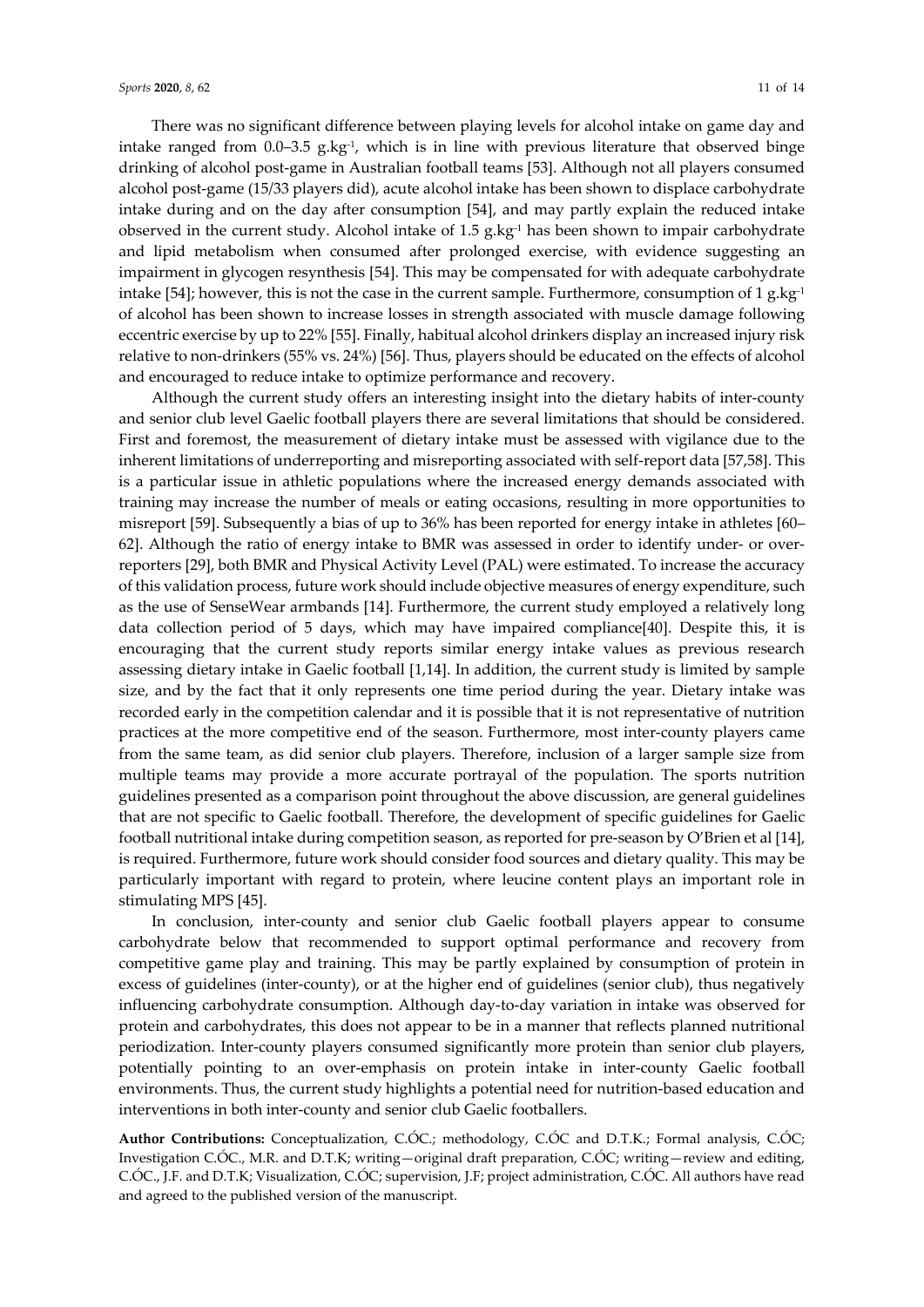**Funding:** This research received no external funding

**Conflicts of Interest:** The authors declare no conflict of interest.

# **References**

- 1. Cassidy, C.; Collins, K.; Shortall, M. The Pre-Competition Macronutrient Intake of Elite Gaelic Football Players. *Int. J. Sport Nutr. Exerc. Metab.* **2018**, *28*, 574–579.
- 2. Reilly, B.; Akubat, I.; Lyons, M.; Collins, D.K. Match-Play Demands of Elite Youth Gaelic Football using Global Positioning System Tracking. *J. Strength Cond. Res.* **2015**, *29*, 989–996.
- 3. Beasley, K.J. Nutrition and Gaelic Football: Review, Recommendations, and Future Considerations. *Int. J. Sport Nutr. Exerc. Metab.* **2015**, *25*, 1–13.
- 4. Reilly, T.; Keane, S. 13 Seasonal Variations in the Fitness of Elite Gaelic Footballers. In *Science and Football IV*; Routledge: London, UK, 2001; Volume 4, p. 86.
- 5. Davies, R.W.; Toomey, C.; McCormack, W.; Hughes, K.; Cremona, A.; Jakeman, P. Body Composition Analysis of Inter-County Gaelic Athletic Association Players Measured by Dual Energy X-Ray Absorptiometry. *J. Sports Sci.* **2016**, *34*, 1015–1020.
- 6. Collins, D.; Solan, B.; Doran, D. A Preliminary Investigation into High-Intensity Activity during Elite Gaelic Football. *J Sports Ther.* **2013**, *10*, 1–5.
- 7. Malone, S.; Solan, B.; Collins, K.D.; Doran, D.A. Positional Match Running Performance in Elite Gaelic Football. *J. Strength Cond. Res.* **2016**, *30*, 2292–2298.
- 8. Austin, D.J.; Kelly, S.J. Positional Differences in Professional Rugby League Match Play through the use of Global Positioning Systems. *J. Strength Cond. Res.* **2013**, *27*, 14–19.
- 9. Arrones, L.S.; Torreno, N.; Requena, B.; De Villarreal, E.; Casamichana, D.; Carlos, J.; Barbero-Alvarez, D.M. Match-Play Activity Profile in Professional Soccer Players during Official Games and the Relationship between External and Internal Load. *J. Sports Med. Phys. Fitness* **2014**, *55*, 1417–1422.
- 10. Keane, S.; Reilly, T.; Hughes, M. Analysis of Work-Rates in Gaelic Football. *Aust. J. Sci. Med. Sport* **1993**, *25*, 100.
- 11. McErlean, C.; Cassidy, J.; O'Donoghue, P. Time-Motion Analysis of Gender and Positional Effects on Work-Rate in Elite Gaelic Football Competition. *J. Hum. Mov. Stud.* **2000**, *38*, 269–286.
- 12. Malone, S.; Solan, B.; Collins, K.; Doran, D. The Metabolic Power and Energetic Demands of Elite Gaelic Football Match Play. *J. Sports Med. Phys. Fitness* **2017**, *57*, 543–549.
- 13. Burke, L.M.; Hawley, J.A.; Wong, S.H.; Jeukendrup, A.E. Carbohydrates for Training and Competition. *J. Sports Sci.* **2011***, 29*, S17–S27.
- 14. O'Brien, L.; Collins, K.; Doran, D.; Khaiyat, O.; Amirabdollahian, F. Dietary Intake and Energy Expenditure Assessed during a Pre-Season Period in Elite Gaelic Football Players. *Sports* **2019**, *7*, 62.
- 15. Reeves, S.; Collins, K. The Nutritional and Anthropometric Status of Gaelic Football Players. *Int. J. Sport Nutr. Exerc. Metab.* **2003**, *13*, 539–548.
- 16. Burke, L.M.; Kiens, B.; Ivy, J.L. Carbohydrates and Fat for Training and Recovery. *J. Sports Sci.* **2004**, *22*, 15– 30.
- 17. Tooley, E.; Bitcon, M.; Briggs, M.; West, D.; Russell, M. Estimates of Energy Intake and Expenditure in Professional Rugby League Players. *Int. J. Sports Sci. Coach.* **2015**, *10*, 551–560.
- 18. Howarth, K.R.; Phillips, S.M.; MacDonald, M.J.; Richards, D.; Moreau, N.A.; Gibala, M.J. Effect of Glycogen Availability on Human Skeletal Muscle Protein Turnover during Exercise and Recovery*. J. Appl. Physiol.* **2010**, *109*, 431–438
- 19. Thomas, D.T.; Erdman, K.A.; Burke, L.M. Position of the Academy of Nutrition and Dietetics, Dietitians of Canada, and the American College of Sports Medicine: Nutrition and Athletic Performance. *J. Acad. Nutr. Diet.* **2016**, *116*, 501–528.
- 20. Russell, M.; Pennock, A. Dietary Analysis of Young Professional Soccer Players for 1 Week during the Competitive Season. *J. Strength Cond. Res.* **2011**, *25*, 1816–1823.
- 21. Devlin, B.L.; Leveritt, M.D.; Kingsley, M.; Belski, R. Dietary Intake, Body Composition, and Nutrition Knowledge of Australian Football and Soccer Players: Implications for Sports Nutrition Professionals in Practice. *Int. J. Sport Nutr. Exerc. Metab.* **2017**, *27*, 130–138.
- 22. Brunner, E.; Juneja, M.; Marmot, M. Dietary Assessment in Whitehall II: Comparison of 7 D Diet Diary and Food-Frequency Questionnaire and Validity Against Biomarkers. *Br. J. Nutr.* **2001**, *86*, 405–414.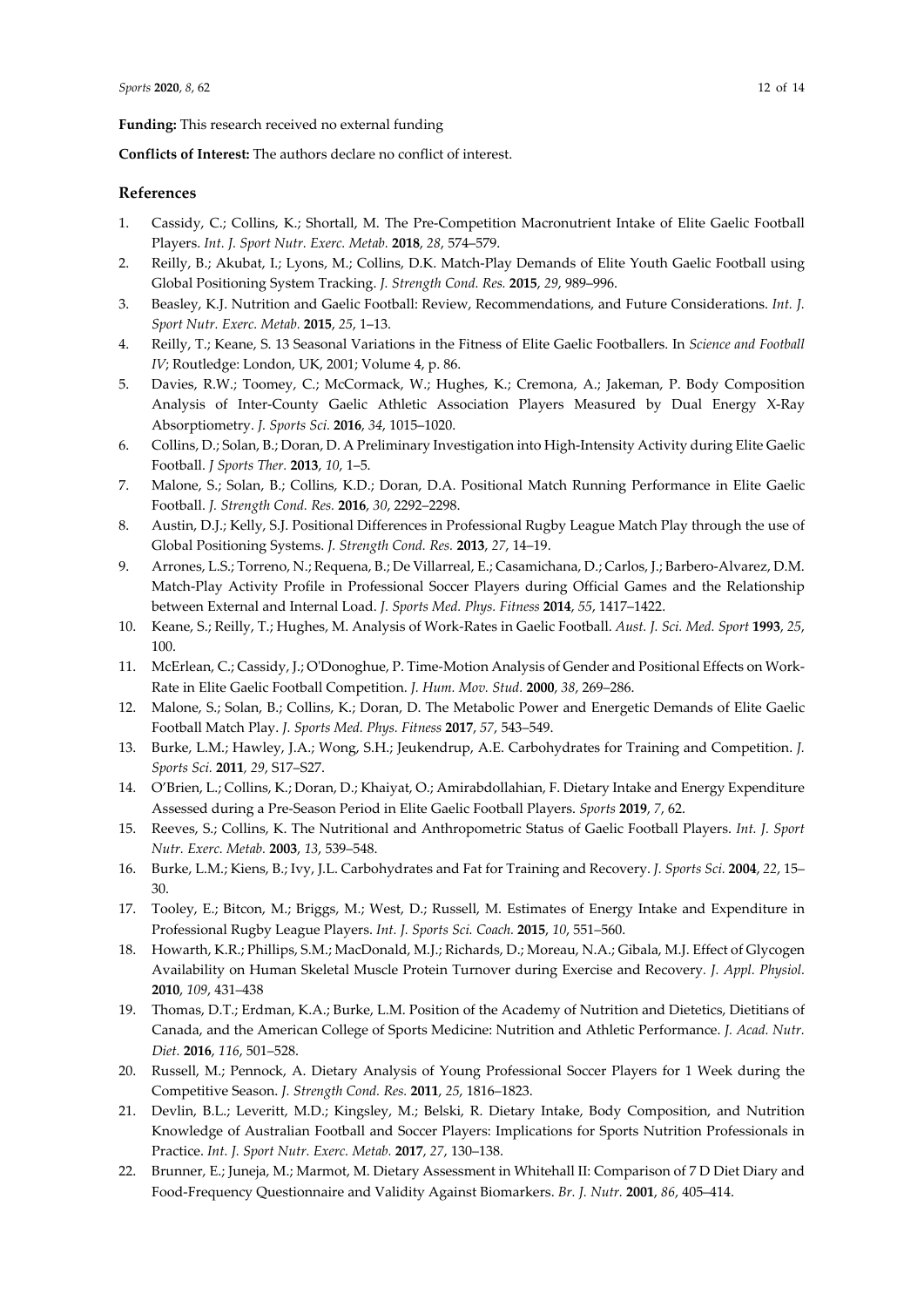- 23. Bingham, S.A.; Gill, C.; Welch, A.; Day, K.; Cassidy, A.; Khaw, K.; Sneyd, M.; Key, T.; Roe, L.; Day, N. Comparison of Dietary Assessment Methods in Nutritional Epidemiology: Weighed Records V. 24 H Recalls, Food-Frequency Questionnaires and Estimated-Diet Records. *Br. J. Nutr.* **1994**, *72*, 619–643.
- 24. Barrett-Connor, E. Nutrition Epidemiology: How do we Know what they Ate? *Am. J. Clin. Nutr.* **1991**, *54*, 182S–187S.
- 25. Edington, J.; Thorogood, M.; Geekie, M.; Ball, M.; Mann, J. Assessment of Nutritional Intake using Dietary Records with Estimated Weights. *J. Hum. Nutr. Diet.* **1989**, *2*, 407–414.
- 26. Yuan, C.; Spiegelman, D.; Rimm, E.B.; Rosner, B.A.; Stampfer, M.J.; Barnett, J.B.; Chavarro, J.E.; Subar, A.F.; Sampson, L.K.; Willett, W.C. Validity of a Dietary Questionnaire Assessed by Comparison with Multiple Weighed Dietary Records or 24-Hour Recalls. *Am. J. Epidemiol.* **2017**, *185*, 570–584.
- 27. Lentjes, M.A.; McTaggart, A.; Mulligan, A.A.; Powell, N.A.; Parry-Smith, D.; Luben, R.N.; Bhaniani, A.; Welch, A.A.; Khaw, K. Dietary Intake Measurement using 7 D Diet Diaries in British Men and Women in the European Prospective Investigation into Cancer-Norfolk Study: A Focus on Methodological Issues. *Br. J. Nutr.* **2014**, *111*, 516–526.
- 28. Costello, N.; Deighton, K.; Dyson, J.; Mckenna, J.; Jones, B. Snap-N-Send: A Valid and Reliable Method for Assessing the Energy Intake of Elite Adolescent Athletes. *Eur. J. Sport Sci.* **2017**, *17*, 1044–1055.
- 29. Black, A.E. Critical Evaluation of Energy Intake using the Goldberg Cut-Off for Energy Intake: Basal Metabolic Rate. A Practical Guide to its Calculation, use and Limitations. *Int. J. Obes.* **2000**, *24*, 1119–1130.
- 30. Goldberg, G.R.; Black, A.E.; Jebb, S.A.; Cole, T.J.; Murgatroyd, P.R.; Coward, W.A.; Prentice, A.M. Critical Evaluation of Energy Intake Data using Fundamental Principles of Energy Physiology: 1. Derivation of Cut-Off Limits to Identify Under-Recording. *Eur. J. Clin. Nutr.* **1991**, *45*, 569–581.
- 31. Harris, J.A.; Benedict, F.G. A Biometric Study of Human Basal Metabolism. *Proc. Natl. Acad. Sci. USA* **1918**, *4*, 370–373.
- 32. Burke, L.; Deakin, V. *Clinical Sports Nutrition*; McGraw-Hill: Sydney, Australia, 1994
- 33. Anderson, L.; Orme, P.; Naughton, R.J.; Close, G.L.; Milsom, J.; Rydings, D.; O'boyle, A.; Di Michele, R.; Louis, J.; Hambly, C. Energy Intake and Expenditure of Professional Soccer Players of the English Premier League: Evidence of Carbohydrate Periodization. *Int. J. Sport Nutr. Exerc. Metab.* **2017**, *27*, 228–238.
- 34. Bradley, W.J.; Cavanagh, B.; Douglas, W.; Donovan, T.F.; Twist, C.; Morton, J.P.; Close, G.L. Energy Intake and Expenditure Assessed 'in-Season'in an Elite European Rugby Union Squad. *Eur. J. Sport Sci.* **2015**, *15*, 469–479.
- 35. Burke, L. Fueling Strategies to Optimize Performance: Training High or Training Low? *Scand. J. Med. Sci. Sports* **2010**, *20*, 48–58
- 36. McInerney, P.; Lessard, S.J.; Burke, L.M.; Coffey, V.G.; Lo Giudice, S.L.; Southgate, R.J.; Hawley, J.A. Failure to Repeatedly Supercompensate Muscle Glycogen Stores in Highly Trained Men. *Med. Sci. Sports Exerc.* **2005**, *37*, 404–411.
- 37. Balsom, P.; Wood, K.; Olsson, P.; Ekblom, B. Carbohydrate Intake and Multiple Sprint Sports: With Special Reference to Football (Soccer). *Int. J. Sports Med.* **1999**, *20*, 48–52.
- 38. Åkermark, C.; Jacobs, I.; Rasmusson, M.; Karlsson, J. Diet and Muscle Glycogen Concentration in Relation to Physical Performance in Swedish Elite Ice Hockey Players. *Int. J. Sport Nutr. Exerc. Metab.* **1996**, *6*, 272– 284.
- 39. Ivy, J.L.; Katz, A.L.; Cutler, C.L.; Sherman, W.M.; Coyle, E.F. Muscle Glycogen Synthesis After Exercise: Effect of Time of Carbohydrate Ingestion. *J. Appl. Physiol. (1985)* **1988**, *64*, 1480–1485.
- 40. Hulston, C.J.; Venables, M.C.; Mann, C.H.; Martin, C.; Philp, A.; Baar, K.; Jeukendrup, A.E. Training with Low Muscle Glycogen Enhances Fat Metabolism in Well-Trained Cyclists. *Med. Sci. Sports Exerc.* **2010**, *42*, 2046–2055.
- 41. Yeo, W.K.; McGee, S.L.; Carey, A.L.; Paton, C.D.; Garnham, A.P.; Hargreaves, M.; Hawley, J.A. Acute Signalling Responses to Intense Endurance Training Commenced with Low or Normal Muscle Glycogen. *Exp. Physiol.* **2010**, *95*, 351–358.
- 42. Bartlett, J.D.; Hawley, J.A.; Morton, J.P. Carbohydrate Availability and Exercise Training Adaptation: Too Much of a Good Thing? *Eur. J. Sport Sci.* **2015**, *15*, 3–12.
- 43. Gleeson, M.; Nieman, D.C.; Pedersen, B.K. Exercise, Nutrition and Immune Function. *J. Sports Sci.* **2004**, *22*, 115–125.